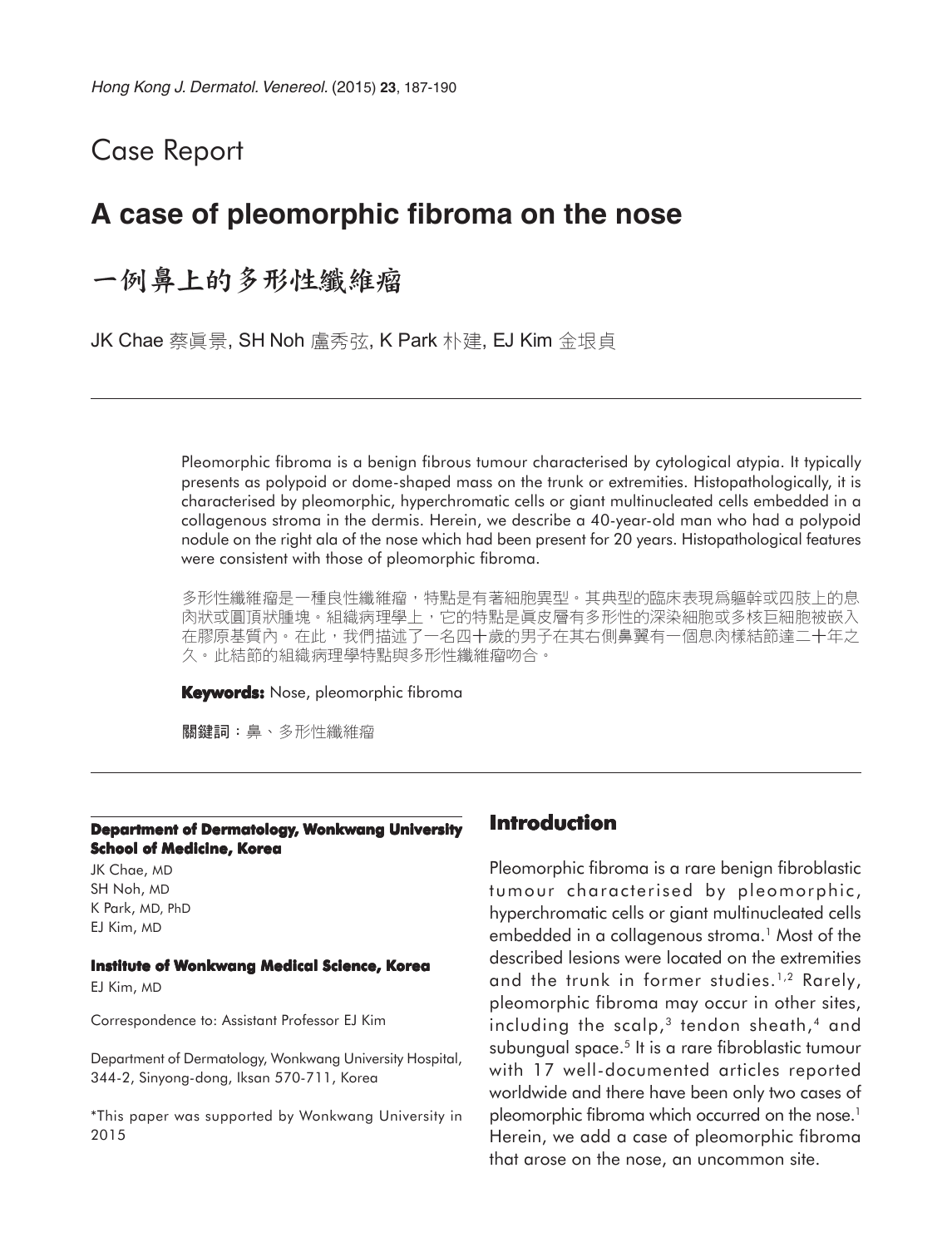## **Report of a case**

A 40-year-old Korean man presented with a 20 year history of a polypoid nodule on the right ala of his nose. This tumour was slow growing and asymptomatic. He had removed it three times by himself but it recurred each time afterwards. On physical examination there was a 0.8 cm x 0.8 cm sized flesh-coloured pedunculated polypoid nodule on the right ala of the nose (Figure 1). The lesion was clinically diagnosed as soft fibroma and shave biopsy was performed. Histological examination revealed a well-circumscribed, pedunculated lesion, covered with intact epidermis (Figure 2a). The papillary and reticular dermis showed a hypocellular neoplasm with haphazard arrangement of thick collagen bundles mixed with partially loose stroma, and also dilated blood vessels (Figure 2b). The tumour cells were spindle or irregularly shaped cells with indistinct borders and floret-like giant cells. The nuclei were large, pleomorphic and hyperchromatic, but no mitotic figures were found (Figure 2c). Immunohistochemical staining showed that the tumour cells stained positively for vimentin, smooth muscle actin, CD34 but not for S-100 protein (Figures 3a-d). These findings were consistent with

those of pleomorphic fibroma. There has been no recurrence for six months since the shave biopsy.

### **Discussion**

Pleomorphic fibroma is a cutaneous tumour first described by Kamino et al in 1989.<sup>1</sup> It is characterised by cellular atypia and pleomorphism, with mitoses on rare occasions, but the architectural features show a benign appearance.2 Pleomorphic fibroma typically presents as a polypoid or dome-shaped mass on the trunk or extremities of middle-aged to older adults of both genders.<sup>1</sup> Rarely, it may occur in other sites and there have been only seven cases of pleomorphic fibroma which occurred on the head including the forehead,<sup>2</sup> retroauricular area,<sup>6</sup> eyelid<sup>7</sup> and nose.<sup>1</sup>

The pathogenesis of pleomorphic fibroma remains unclear. The immunoreactivity of vimentin and actin, along with the abundance of collagen suggests that pleomorphic fibroma is a tumour that is of fibroblastic or myofibroblastic origin.8 Also, the fact that some of the cells were stained



**Figure 1.** 0.8 cm x 0.8 cm sized flesh-coloured pedunculated polypoid nodule on the right ala of the nose.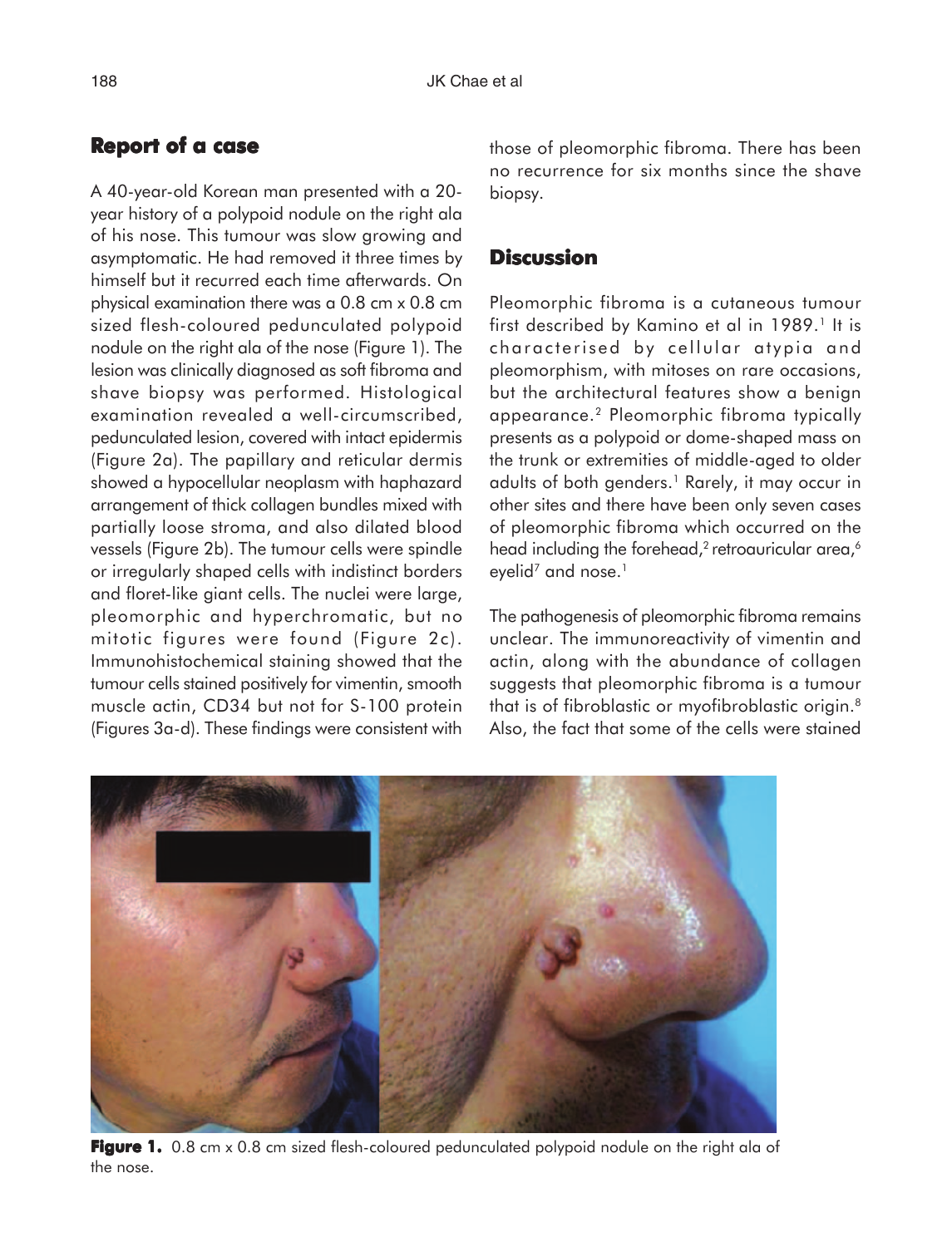with anti-factor XIIIa and CD34 due to the presence of reactive dermal dendrocytes suggests the tumour also has dermal dendritic cell origin.<sup>9,10</sup> The negative result for S-100 protein rules out the possibility of a melanocytic or neural origin.<sup>1</sup> Our immunohistochemical findings which show vimentin+/actin+/CD34+/S-100- were

consistent with previous reports. Recently, some studies suggest that there is a link between pleomorphic fibroma and sclerotic fibroma. Martin-Lopez described the term 'pleomorphic sclerotic fibroma', proposing that pleomorphic fibroma, sclerotic fibroma, and pleomorphic sclerotic fibroma form a spectrum.<sup>11</sup>



Figure 2. (a) A well-circumscribed polypoid tumour demonstrating an intact epidermis and haphazardly arranged thick collagen bundles mixed with partially loose stroma (H&E x10). (b) Atypical spindle-shaped cells and giant multinucleated cells embedded in haphazardly arranged collagen bundles in the dermis (H&E x40). (c) Atypical spindle cells showing pleomorphic, hyperchromatic nuclei without mitotic figures (H&E x100).



**Figure 3.** In immunohistochemical staining, atypical tumour cells staining positive for vimentin (a: x400), smooth muscle actin (b: x400), CD34 (c: x400) but negative for S-100 protein (d: x400).